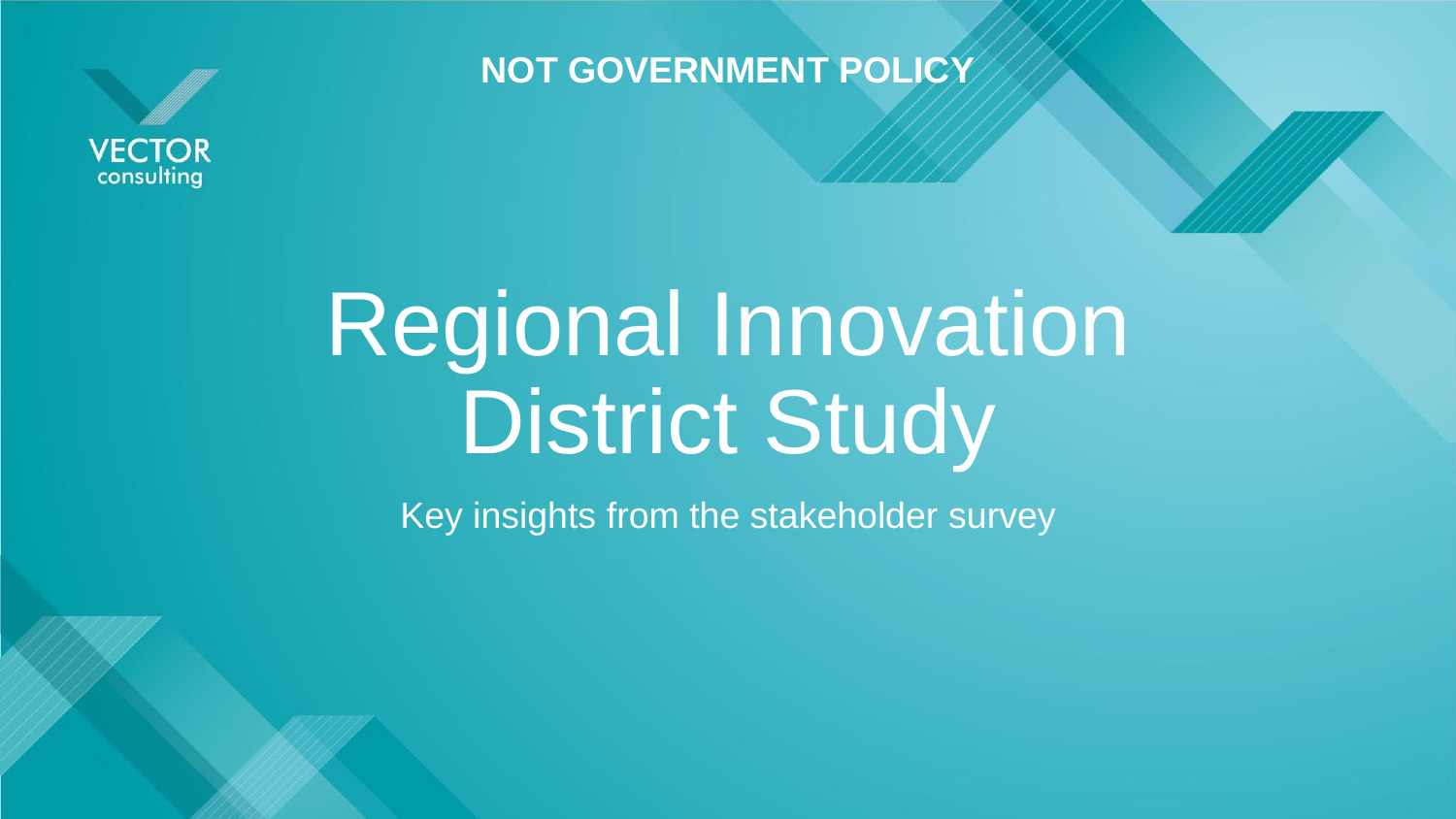### Why we need digital innovation more than ever



#### **The pace of technological progress is accelerating 1**

Algorithmic capabilities, computing capacity and data will enable 'beyond-human' competencies and drive profound changes impacting industries and business models as well as life, society and the environment.

### **Skills deficits in critical industries**

**3**

The Loddon Campaspe region currently enjoys low levels of unemployment. This is against a backdrop of global skills shortages in critical areas such as:



#### **Focus on economic complexity and innovation 2**

Economic complexity is a measure of the productive capabilities of large economic systems. It correlates with innovative output; the more complex the economy, the greater potential benefit from innovation. There is a growing imperative for countries such as Australia to increase economic complexity by diversifying the products and services that are produced domestically.



### **Net Zero: creating risk and opportunity**

The transition to Net Zero in Australia could generate \$2.1 trillion in new economic activity by 2050 and create 672,000 new jobs across the economy.<sup>2</sup>A large share of these benefits will come the development and application of new technologies. The Australian Government's Net Zero plan shows current technologies will deliver only 85% of reductions needed to achieve Net Zero by 2050. Breakthrough technologies are needed to deliver the 15% balance.

1. Oxford Economics. 'The A.I. Paradox: How Robots Will Make Work More Human.' December 2017.

2. Accenture. 2021. "Mission Zero: Australia will achieve \$2.1 trillion future with 672,000 jobs." Daily Telegraph. https://www.news.com.au/national/australias2 trillion-future-with-672000-jobs-and-net-zero-emissions/news-story/ c1c943fc13ce526be2533d896f6ff9e8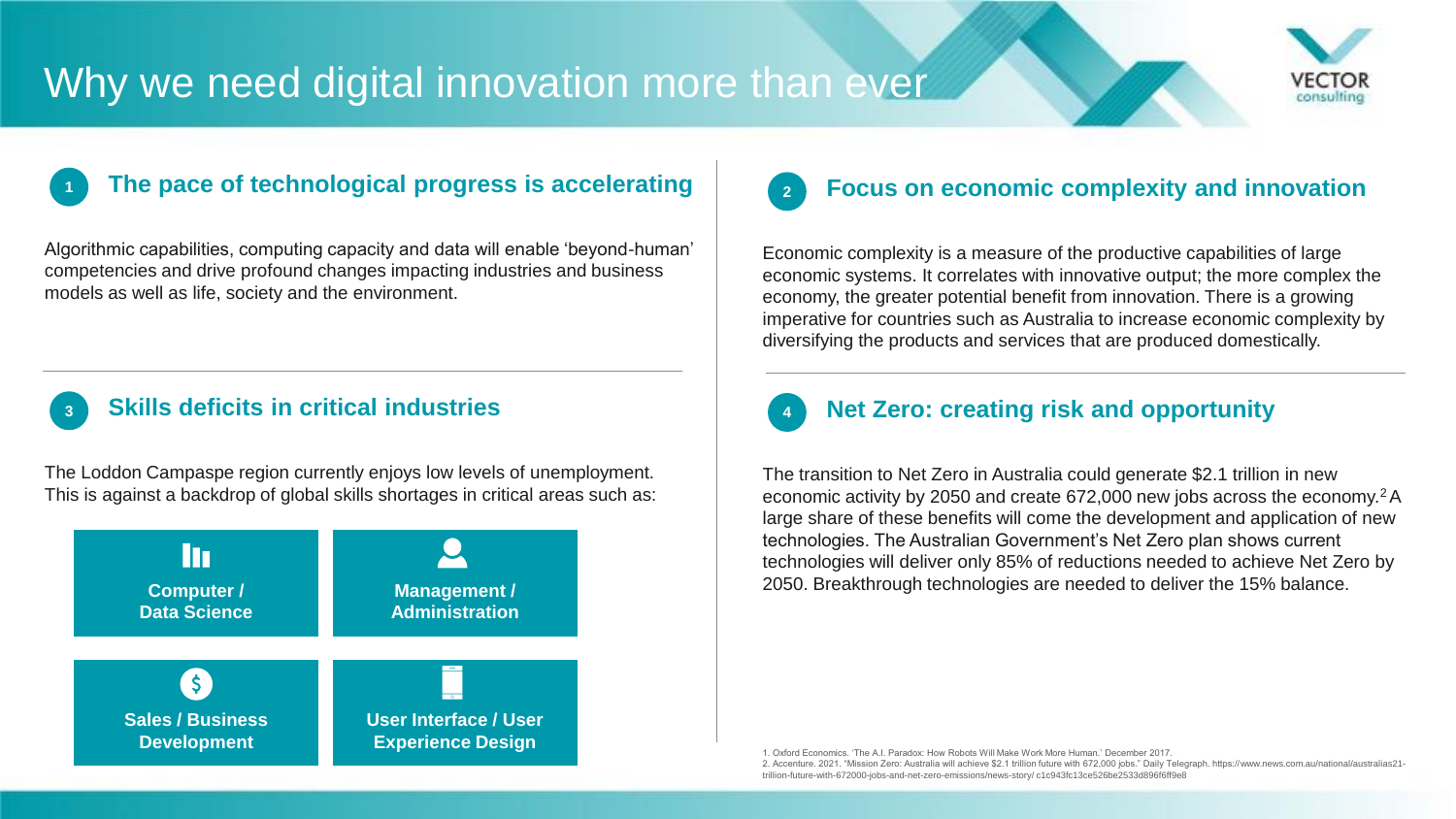## Firms are already innovating



### There is already momentum around digital innovation



Undertaken innovation activities  $\overline{1}$  in past 2 years?





Accessed innovation services, 2 Accessed Innovation s



### And firms want to collaborate



Plan to innovate with others in the 3 Plan to innovate with of

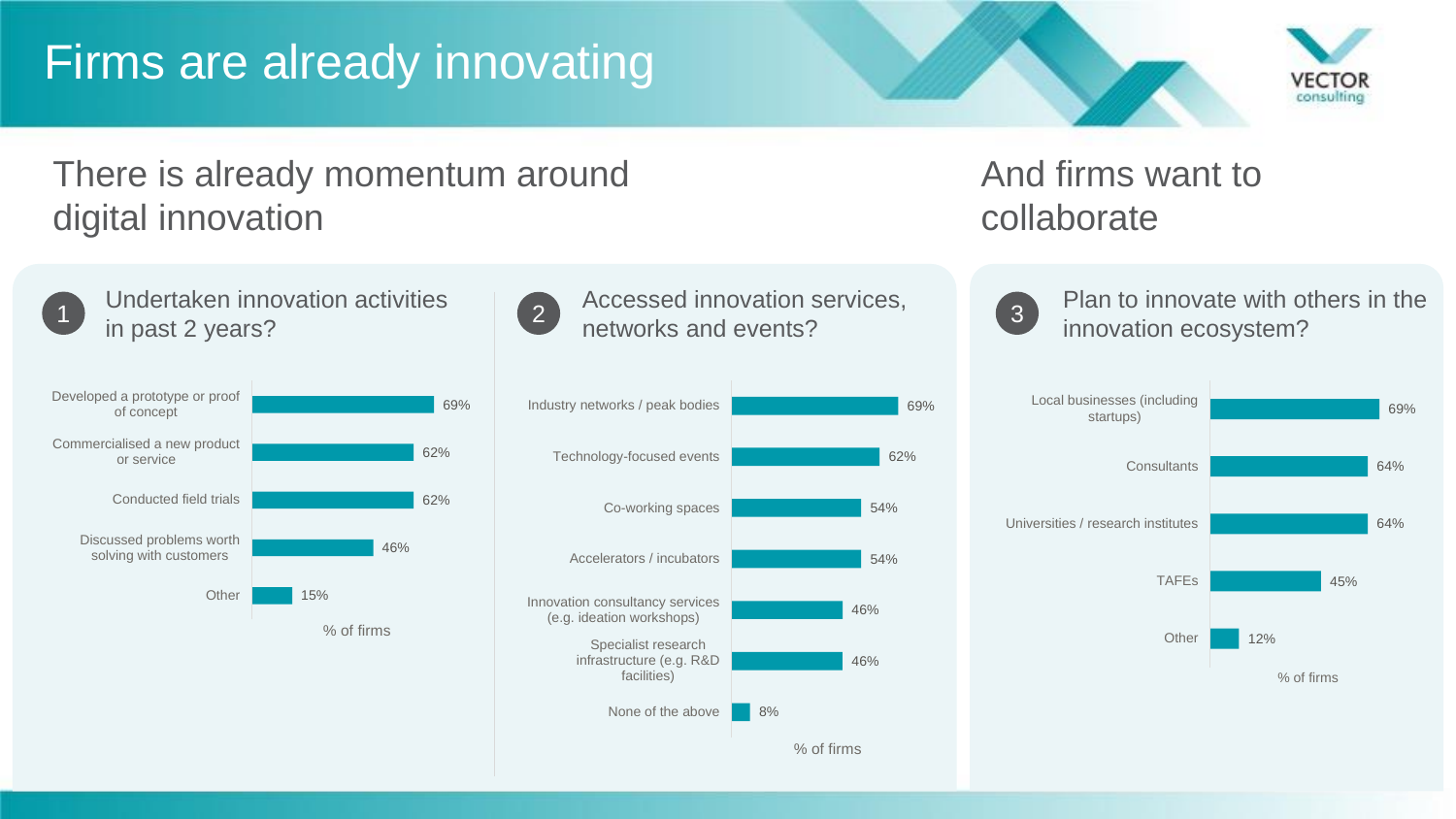## Innovation will be critical to firms' ability to grow



Firms are bullish about future growth... And believe innovation is critical



Two years from now, 46% of firms are expecting to employ 51 or more staff (compared to 36%





 $1 \equiv 2 - 50 \equiv 51 - 250 \equiv 251 +$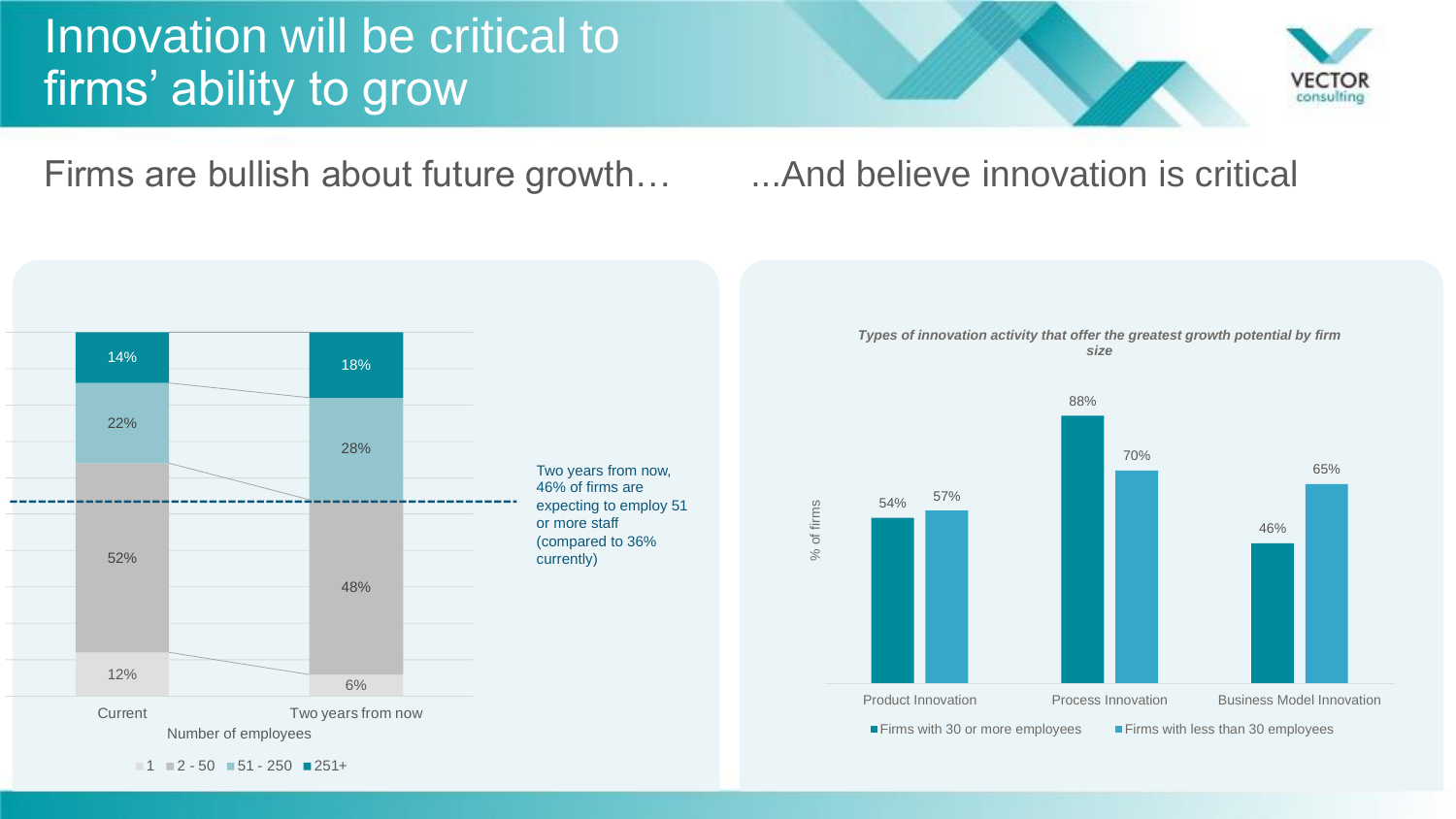## The stagnation zone



There is a gap between what technologies firms are currently using, and the ones they believe they need to be using to grow in the future. Helping firms adopt technologies earlier is a major opportunity.

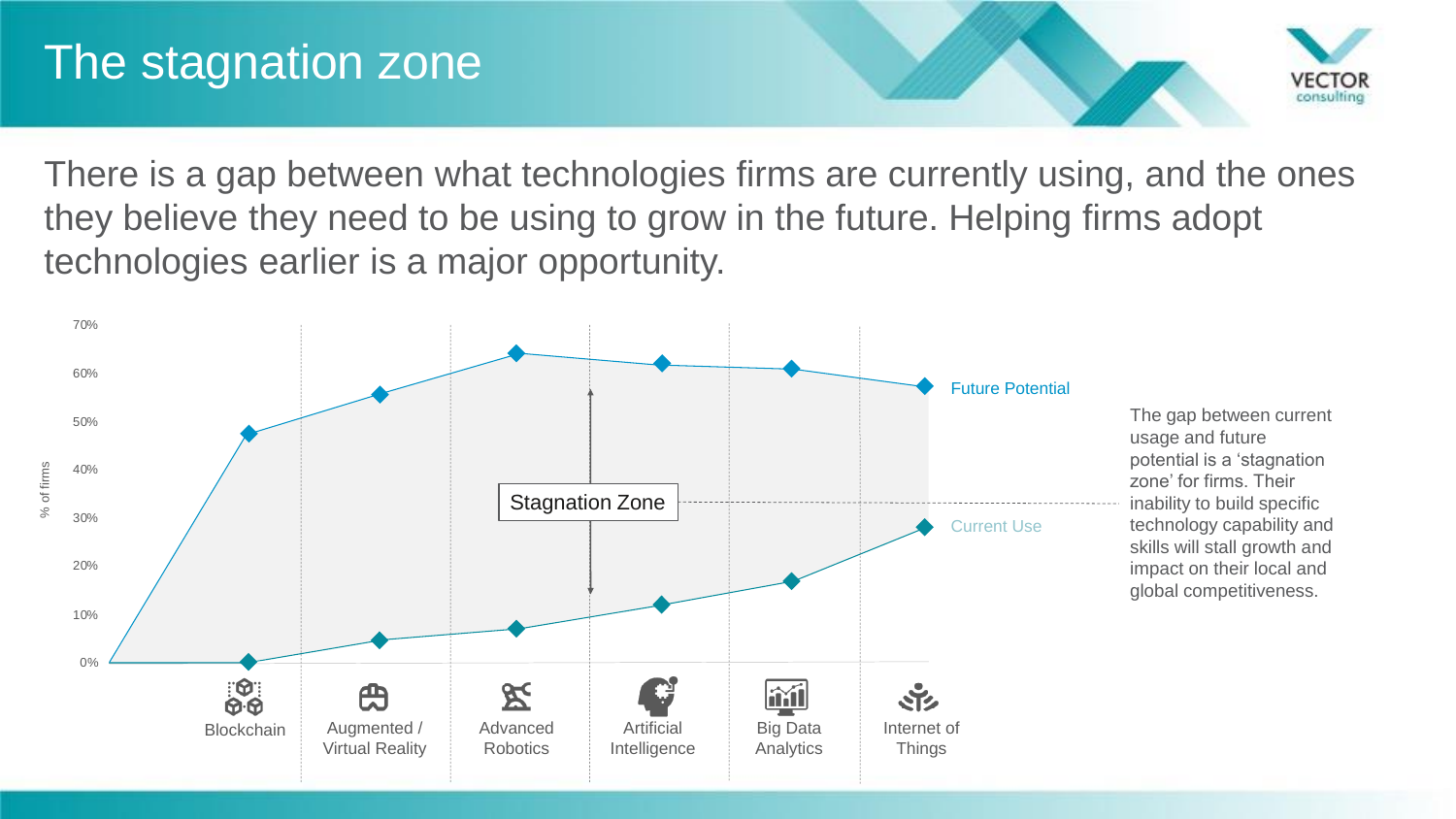## There is demand for digital innovation services



Firms' needs are often basic, particularly in the `planning for innovation' stage'. This includes advice on how digital can benefit their business and access to networks.

Others have more specific requirements including assistance with prototyping and commercialisation.